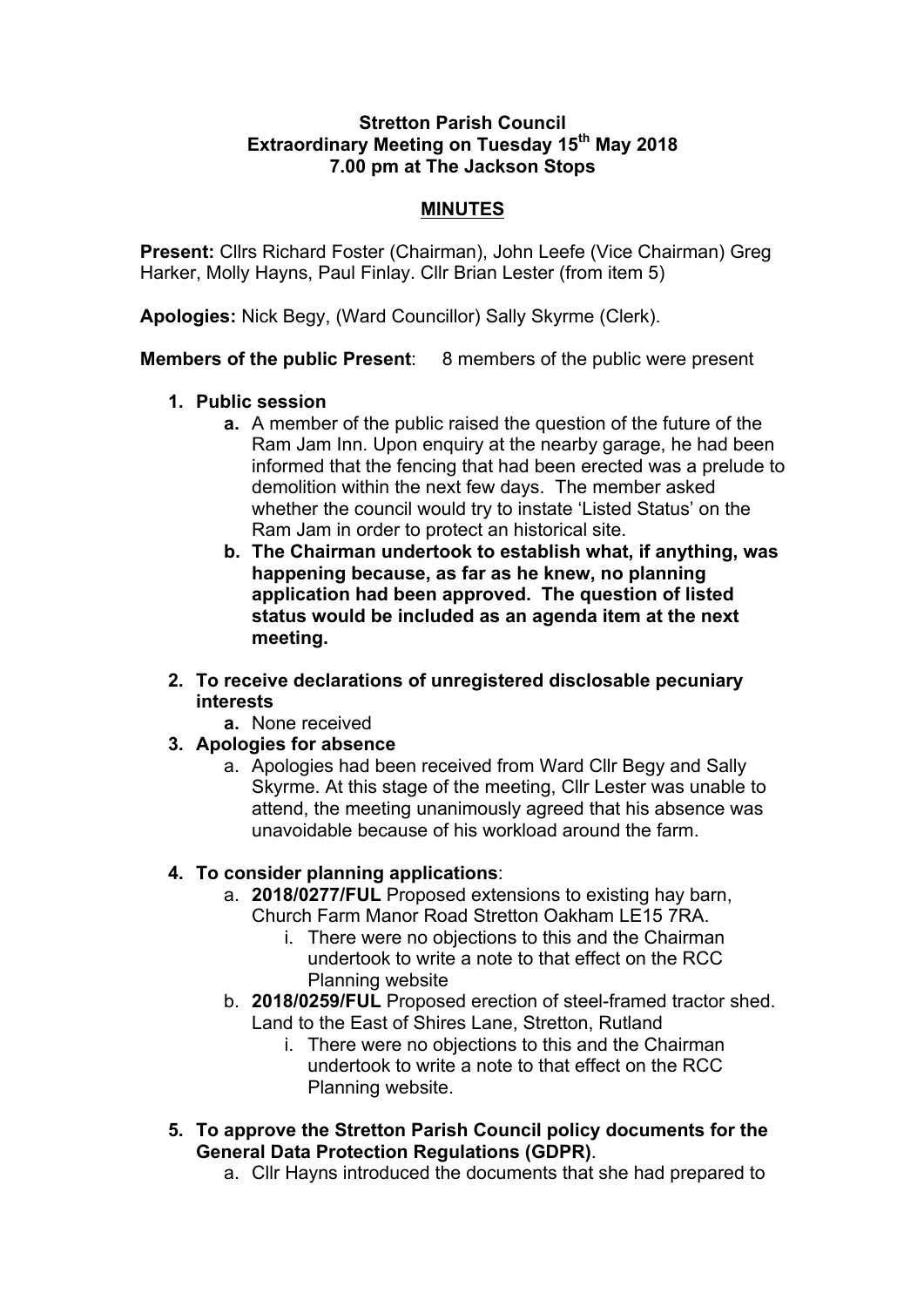help us comply with the GDPR. In addition, the clerk had conducted a data audit which showed that only a relatively small amount of personal data was held. None of the councillors held any personal data in hard copy, although it was thought likely that emails from individuals containing personal information had been received. The point was made that, if the email is no longer relevant is should be deleted. However, if it was relevant it should be kept for 7 years.

- b. To assist Cllr Hayns, Cllr Harker had written the Subject Access Request Policy (SAR). He noted that it was the right of any member of the public to know what information was being held on them, previous charges for that information was now waived and the response needed to be within one month. There were exceptions noted in the policy, but this must be the normal response.
- c. One important development was that the clerk would require a small lockable cabinet in which to keep correspondence. It was unanimously agreed that the clerk should spend up to £50 to obtain such a cabinet.
- d. It was proposed by the chairman, seconded by Cllr Leefe and resolved unanimously, that the 5 documents shown below are adopted by the council and placed on the PC website, to represent the PC policy towards data protection:
	- i. SPC Data protection policy
	- ii. SPC Data breach policy
	- iii. SPC General Privacy Notice
	- iv. SPC Staff, Councillor and Role holder privacy notice
	- v. SPC Subject Access Request (SAR policy)
- e. The Chairman thanked Cllr Hayns and assistants for their good work in guiding the PC through this difficult exercise. We had made every effort to comply with the regulations and, no doubt there would be adjustments needed once the policies were in use. But this was a great start.

# **6. To approve an internal auditor**

a. It had not been possible to arrange a meeting between the Parish clerk and the usual internal auditor. The clerk had arranged for an auditor from Somerby's Chartered Accountants in Leicester to conduct the audit on  $16<sup>th</sup>$  May at a cost of £175 (not more than £200). It was unanimously agreed that the clerk should proceed with the audit as agreed.

#### **7. To approve advert for new clerk vacancy**

**a.** A draft advert for a new clerk was discussed. It was agreed that with the new regulations, increased scrutiny and greater delegation down to local level, that the replacement clerk should be contracted for 4 hours per week rather than 3. It was also agreed that the pay scale should remain the same and that the incumbent would qualify for the working from home allowance. **Cllr Harker agreed to amend the draft advert accordingly and circulate to Cllr members for final comment before forwarding to CEO LRALC for action.**